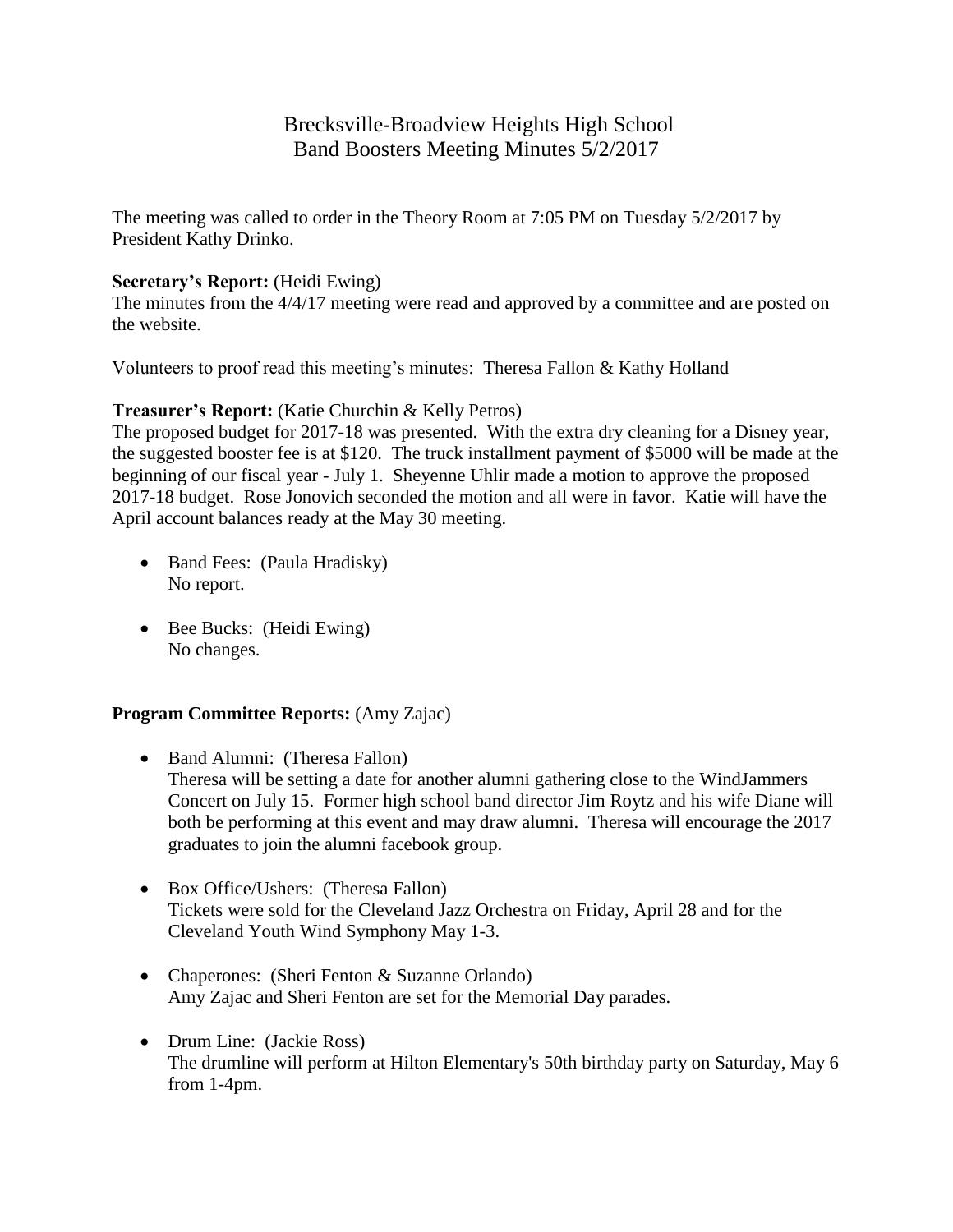- Hospitality/Game Snacks: (Dina & Scott Packard)
- Dina will have bagels at the school before the Memorial Day parades. A signup sheet was passed around at the meeting for volunteers to donate items for 8th grade orientation on Thursday, May 18.

• Flagline: (Barb DelRoso & Grace Gaines) The flagline information meetings were Monday at the High School & Middle School. The turnout was typical. The 2017-18 forms are posted online. Practices will be May 8- 12 and May 15-17 ending with auditions. The Medical form must be turned in before they can participate in practices. For those that make the flagline, the summer camp will be July 17-21. Melinda Brubaker has volunteered to chair the Flagline committee for next year.

• PSO: (Michele Mihalich)

Michele emailed her summary of the April 6 PSO meeting to Kathy. District retirements this year include Joseph Mueller (High School Principal), Cathy Harbinak (Community Relations Coordinator), Richard Berdine (Treasurer/CFO). Gifted Program changes will be rolled out over the next several years. Elementary parents in attendance were upset they were not consulted prior to these changes. FAQ's on the District website but include: Grades K-3 - gifted intervention in Reading and Math to be offered in all 3 buildings, Grades 4-5 - looking to integrate the gifted students into the "regular" classes and not keep them separated as in the past (focusing more on the social emotional aspects for gifted children than has been done in the past). Gifted students are classified in the 95% and up range. Come celebrate Hilton's 50th Birthday on May 6 from 1-4! This is a free event and will include carnival games, pony rides, face painting, magic show, photo booth, Cleveland Metroparks mobile classroom, bouncy house, BBHHS musical performances, food trucks, bake sale, etc. New dress code to be implemented next year championed by the Student Advisory Board. Superintendent was not in attendance at the meeting but parents still voiced their concerns with the new code as well as the fact parents were not consulted. Parents were instructed to send their comments to Joelle via an email. Concerns from the group were compiled and sent by Karen Mitchell over spring break. Please email any concerns you may have with the new dress code directly to Joelle as we will continue to discuss this topic at Thursday's meeting. After Prom event still in search of donations and volunteers - to be held on May 13th at the Brecksville Rec Center from 11:30-2am. Levy vote was today. The impact of passing the levy for an individual household is an additional \$204/year for each \$100K in home value.

- Publicity: (Amy Studer) No report.
- Sr. Night: (Renee Waite/Sheyenne Uhlir/Linda Gauntner) No report.
- Swarm Board & Decorations: (Jackie Ross) No report.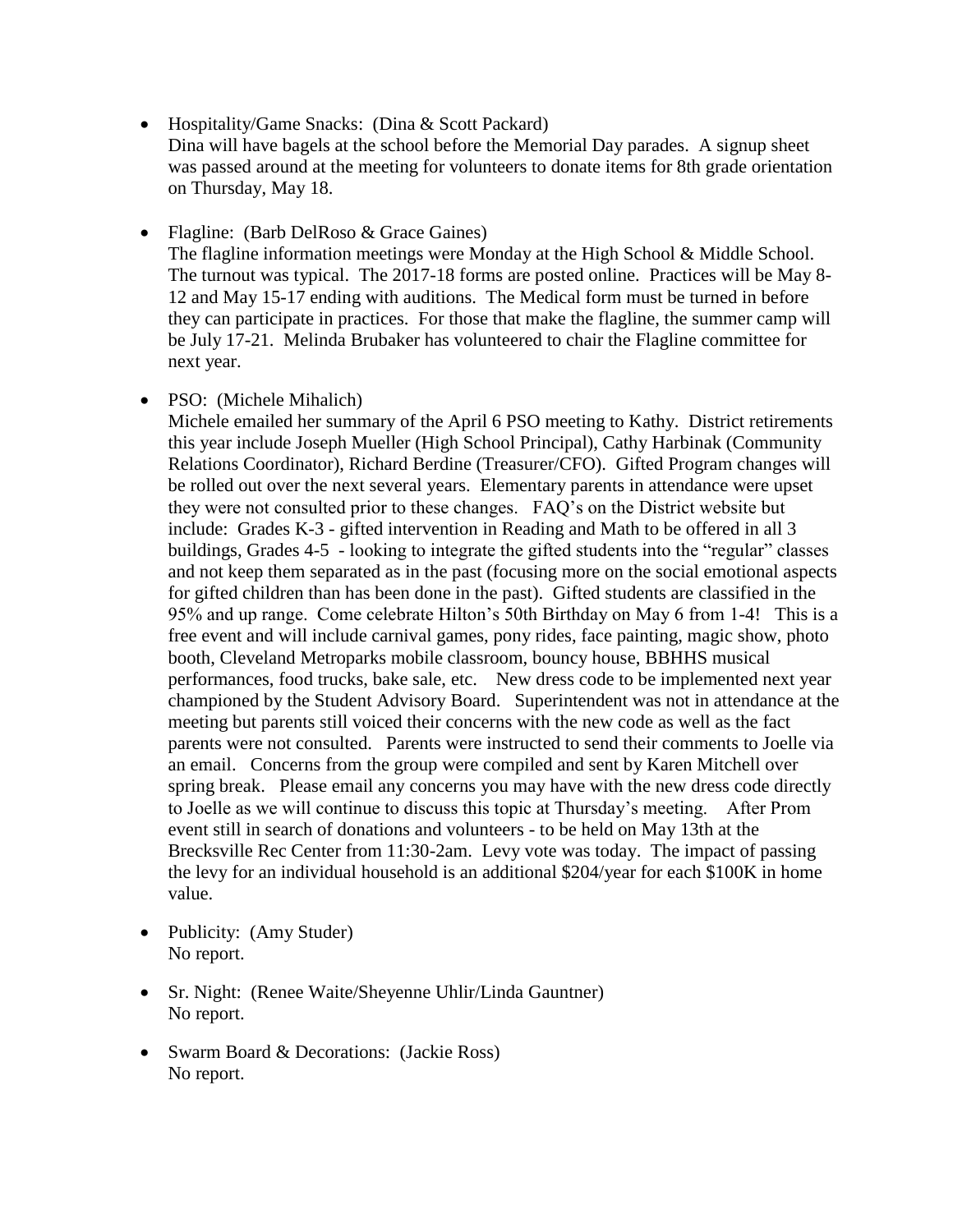- Tickets: (Ann Marie Williams) No report.
- Uniforms: (Lori Reagan/Rima Julien/Sheyenne Uhlir/Linda Gauntner) Concert Band Uniforms (in the garment bags) will be turned in Thursday, May 4 after the spring concert. Rose was able to get the summer uniform polos at \$17 each for those that need one for next year. Paula Hradisky did the pricing sheet for uniform fitting night the past few years. Lori will review and update pricing then submit to Katie and Melanie.
- Uniforms Summer: (Lori Losi/Kathy Holland/Lisa Karakostas) Kathy & Lisa are all set for 8th grade orientation.
- Yard Signs: (Lori Samhric and Ann Marie Williams) No report.

# **Ways and Means Committee Reports:** (Rose Jonovich)

- Athletic Program: (Kathy Richards & Margaret Mueller) No report.
- Athletic Program Layout: (Michelle Shively) No report.
- Athletic Program Sales: (Alicia Manenti-Ravagnani) No report.
- Citrus Fruit Sales: (George & Marianne Pilat) No report.
- Disney Raffle: (Dina Packard) The school board approved the 2018 Disney trip and Great Day! Donated a trip to be raffled. We discussed doing the raffle at either the Sounds of the Stadium concert in October or the winter concert in December.
- Endowment/Patrons: (Theresa Fallon) Theresa submitted \$450 in endowment donations and \$350 in patron donations.
- Spirit Wear: (Rose Jonovich and Dina Packard) No report.
- Pancake Breakfast/Music in our schools event (Suzanne Orlando) Lori Reagan contacted Gus Gallucci to chair the kitchen committee for next year and he asked Margie Mueller to assist.